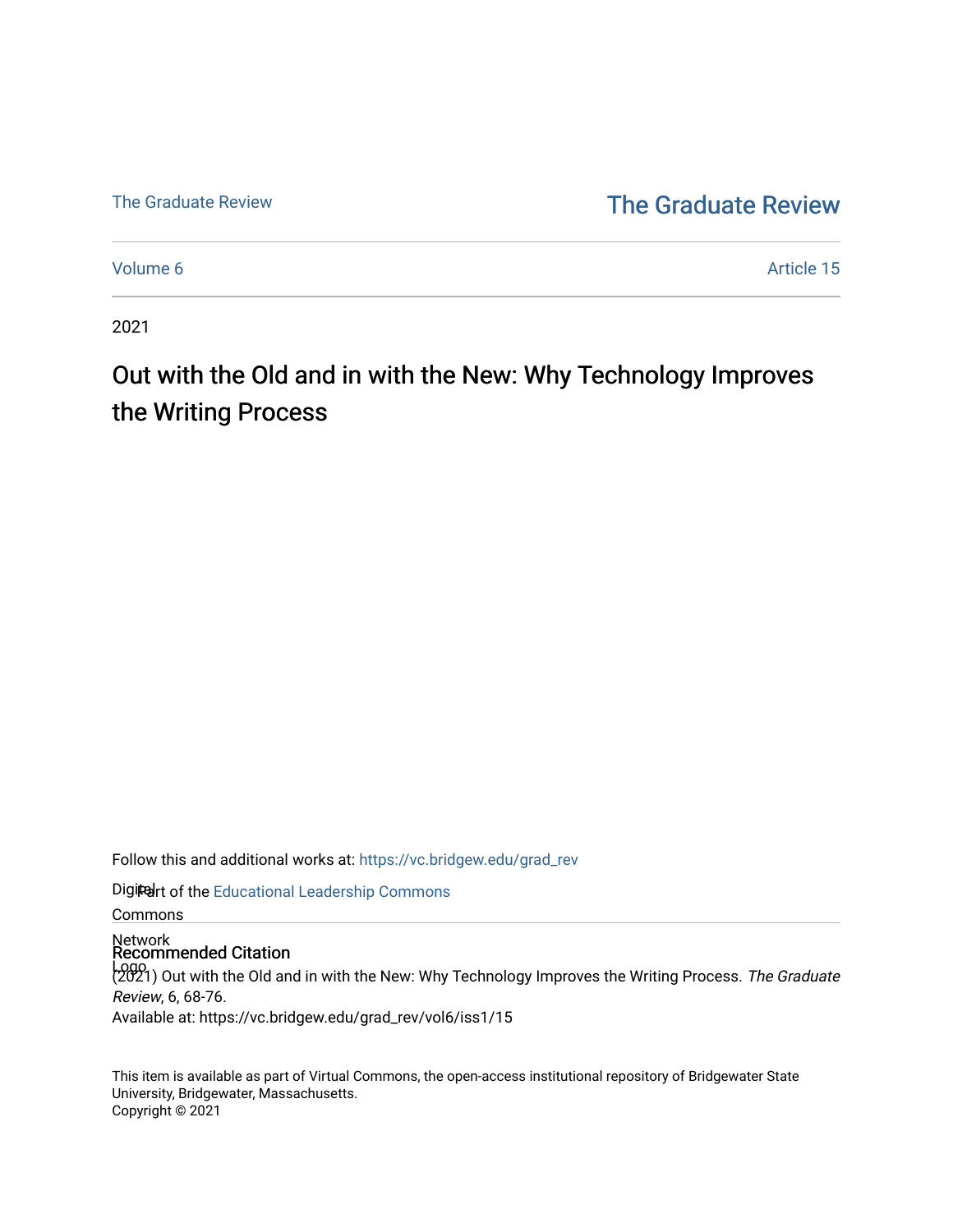# **Out with the Old and in with the New: Why Technology Improves the Writing Process**

CASSANDRA LEMIEUX Bridgewater State University

When the COVID-19 pandemic case num-<br>bers continued to rise in the United States<br>leading into the new 2020-2021 school bers continued to rise in the United States leading into the new 2020-2021 school year, it was not a surprise that my district decided to go completely remote for the first term. Brockton, Massachusetts is an inner-city, Title I school district with the majority of students coming from low-income households. As a result, the city was and still is consistently in the high-risk zone. While I knew this decision was the right decision to keep staff, students, and families safe, a panic set in me. We received grants to *finally* get computers to each student in the district, but with years of not having enough of them, most of my students and I were unfamiliar with the various technological features that were now open to us. As an English teacher, one of my biggest curriculum concerns was how could

I possible teach students to write an essay through the computer. It turns out that my fears were unfounded, and I have been pleasantly surprised by my experience. With a little bit more freedom to take the time we need to work with our students, the writing process really became more recursive and circular, and the various features that were implemented by myself and my students using our technology actually improved student engagement and products produced compared to years past. I can admit that every group of students varies from year to year, but research in composition theory supports that my experience was not an isolated one.

During the 1980s, the process approach to writing began to make its appearance, not just in theory, but in practice in high school and college methods courses (Noskin 34). Leading composition theorists like Janet Eming and Donald M. Murray "believed that viewing writing as a process instead of a product could help students better understand how they could develop, control, and use their writing skills" (Dziak 1). Essentially, by having students focus on the process of their writing instead of having the end goal of a finished product, students are developing and applying improved writing skills.

Setting aside a significant amount of class time for writing became part of the norm in secondary English language arts (ELA) classrooms. Students were being encouraged to prewrite and plan, draft, revise, peer edit, and then finally get ready for their final drafts. This was done in a recursive way that allowed students to "circle back" to stages to improve their work. Teachers everywhere began to see the benefits of implementing the writing process in their classrooms. Educators saw that using the writing process "made

students more secure and confident because it gave them clearly defined steps to follow. Following the steps as prescribed would, in many cases, lead to more and that there is never really a final, "perfect" product, the amount of pressure on students has decreased and allowed room for them to produce better writing. In my 9th-grade class, that is something that I have seen first-hand as well. efits students across the board. Evemnova has found that "students with learning disabilities (LD) and emotional behavioral disorders (EBD) struggle with the writing process. Technology has shown to be effective ing, and publishing of written products" (79). Having this extra support of technology for our students should be considered a "best practice" in education. Additionally, by incorporating technology in each stage of the writing process, Kane states that "we can guide students in developing and sharing multimodal composition, strengthening their twenty- first-century literacy skills in the process" (101). Our world is constantly changing because of technology, and we can change and improve the writing process by doing the same. the most. Some of the common types of planning strategies are talking it out, brainstorming, cluster/web/ mind maps, free writing, storyboards, and drawing.

effective written works" (Dziack 1). By acknowledging that writing is a process, mistakes are to be made, Adding technology to the writing process benin supporting prewriting, drafting, revising, proofreadnot just when drafting begins. As professors McKeown and Fitzpatrick note, the planning stage is meant to be "the first stage of the writing process, but it is a step students frequently skip or rush" (261). My own 9thgrade students admitted to me that they usually skip this stage, but it's because they "don't know how to do it." This is where modeling is incredibly important. Teachers should speak aloud their ideas, frustrations, and overall thought process of the planning stage before having their own students start. During this stage, students should be "setting goals, producing ideas, and organizing ideas" (McKeown and Fitzpatrick 261). Research indicates that planning activities positively impact writing outcomes and therefore should be a part of the process, where students spend a large majority of their time and circle back to if needed. Educator David Noskin states that, "It is important to talk with your students about the many different brainstorming strategies, from listing to freewriting, and help them determine for themselves which strategy works best" (35). Every student thinks and works differently, so they should be able to use a strategy that helps them

**Planning** I like to refer to the first stage of the writing process as "planning" rather than the common "prewriting" title it usually receives. Prewriting implies that writing only happens in the drafting stage, but that is not the case. The expectation is that students are writing constantly throughout the writing process and However, by adding an element of technology to these different strategies, students will become more engaged with this part of the process and enhance other skills they will need outside of the English classroom. Technology can expose students to "multimodal composition even at the preliminary stage" (Kane 101). In today's technology-driven society, the mastery of being able to write in multiple modes is essential to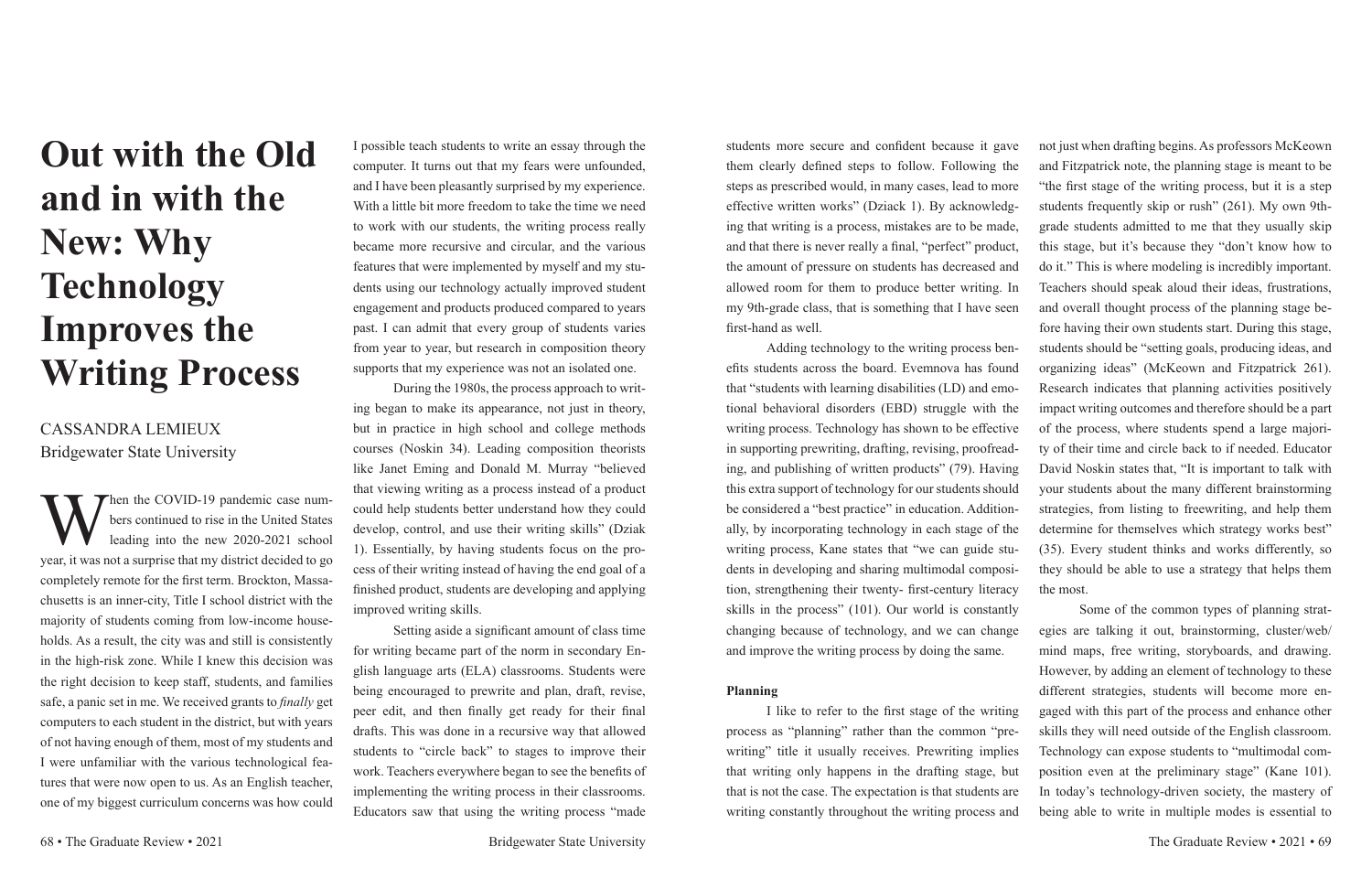strengthening their twenty-first-century skills. So, not only are students strengthening their writing skills, but they are also strengthening skills they will need for our technological world. Kane notes that "pencil and paper provide an outlet for brainstorming, but so do prewriting tools such as Popplet for concept mapping, Evernote for note taking and Timeline for graphic representations" (102). At this point, these different technology support strategies begin to resemble how students use technologies outside of school and allow teachers to capitalize on students' interests (Evmenova 79). Because these technological features are similar to the apps and games students use on a day-to-day basis, students are more likely to attempt their work as the planning stage now incorporates strategies that are more familiar to them.

As I mentioned earlier, my school has been completely remote since the start of the school year. I always begin the year with a narrative essay and a survey about the students' thoughts and feelings on writing. Almost every student stated in this survey that they usually skip the planning part of the process because they do not know how to do it. I spent an entire class period modeling using Google's WhiteBoard application, creating a brainstorming map of ideas I could write about for my own narrative essay. I circled great ideas I had, added arrows that connected ideas, and crossed out weaker ideas, all while speaking aloud my thought process on choosing an idea. I even copied and pasted memes onto this electronic White-Board that either summarized that event in my life or my thoughts on that idea. All my students had to do was watch, listen, and then type out anything they noticed I was doing in the meeting chat. The next day, they began their own planning process. I encouraged and provided multiple, different forms of technology-based graphic organizers. Evmenova argues that while graphic organizers do help writers plan and stay on task, technology-based graphic organizers help our students even more because they "provide additional varying degrees of support through outlines and writing guides, pictures to visually represent the relationships between ideas, audio recording capabilities to get the ideas down, and motivational media features" (81). The classroom results I saw because of these extra supports were outstanding.

While I did show my students other methods of planning through various apps (online versions of timelines, freewriting techniques using Microsoft Word, and creating a story board using StoryBoard), many of my students chose creating their own graphic organizer based off of my example. All of their organizers were different: some were all picture based, some had audio comments of their thoughts, and some looked like a traditional mind map. The audio comments, pictures and traditional written ideas allowed for differentiation and supported students who think and plan in various ways. In my four years of teaching English, this was the first time every single student submitted some kind proof of their planning process. At the end of our narrative essay unit, I also had more essays turned in on time than I ever had before. One student said he liked that he was able to add memes to his graphic organizer because it reminded him of telling a story to his friend through texts, and one student, to my greatest pleasure, even said, "This was fun." At the end of our essay unit, I had all of my students complete a survey reflecting on their writing process. The majority of my students

noted that the planning process and the conferences (which I will discuss in the revising stage) were the most beneficial to them when writing their narrative essays. By having this stage of the writing process in a completely technological form, it provided additional student support and clear improvement of production of work compared to years past, and that cannot be dismissed. **Drafting** During the drafting stage, students continue to plan and organize. They are not even continuously writing during this stage; "the act is interrupted with pauses where students revisit their purpose, change their focus, brainstorm additionally, or talk through a trouble spot" (Noskin 36). This is where we really see the recursive nature of the writing process. Students can begin drafting and realize that maybe their idea is not as strong as they originally thought, so they circle back to the planning stage. Our role as teachers is to provide them time and support to compose their writing pieces. However, it would be naïve to believe that every student is ready to begin the drafting process on the same day and at the same time. Because the writing process is so recursive, "one person might be ready to write the first draft at the beginning of the class hour only to find herself needing to brainstorm due to a block" (Noskin 36). The reality is that teachers should Allowing students to draft their writing using technology has more advantages than the typical pen and paper phase that is seen in most secondary classrooms. Word processing programs provide our students with additional support, especially for those with learning disabilities or emotional behavior disabilities (Evmenova 78). Most word processors like Microsoft Word and Google Docs are equipped with word prediction and speech recognition programs that are free to use within their programs. Additionally, many students, especially those with an LD or EBD, tend to struggle with the act of handwriting itself. By allowing students to use a word processor to type out or use a word recognition program to draft their writing, we are providing an additional support to help them in their writing. Most word processors also come with a feature that outlines writing in MLA format. For students who struggle with organization, this provides an opportunity for them to focus on their writing rather than them feeling anxious about format. Students with a learning disability or emotional disorder disability tend to "produce writing that is shorter, marked with mechanical errors, and lower in overall quality. Such limited success only heightens their lack of motivation to write" (Evmenova 78). The integration of technology is a beneficial support for our students who have these disabilities that will improve the quantity and quality of their writing.

be prepared to be more realistic and flexible about the drafting process in their classrooms. They should understand that each student will not be at the same point in their writing, and our jobs are to support them, help them understand the importance of writing and provide them with strategies to be successful in their writing. In my classroom in the past, I have always given the choice to students to choose whether they would like to handwrite their essays in class or receive a pass to type out their essays in the library. Many of my students would decide to just stay in class to write their essays, or merely choose not to write them at all.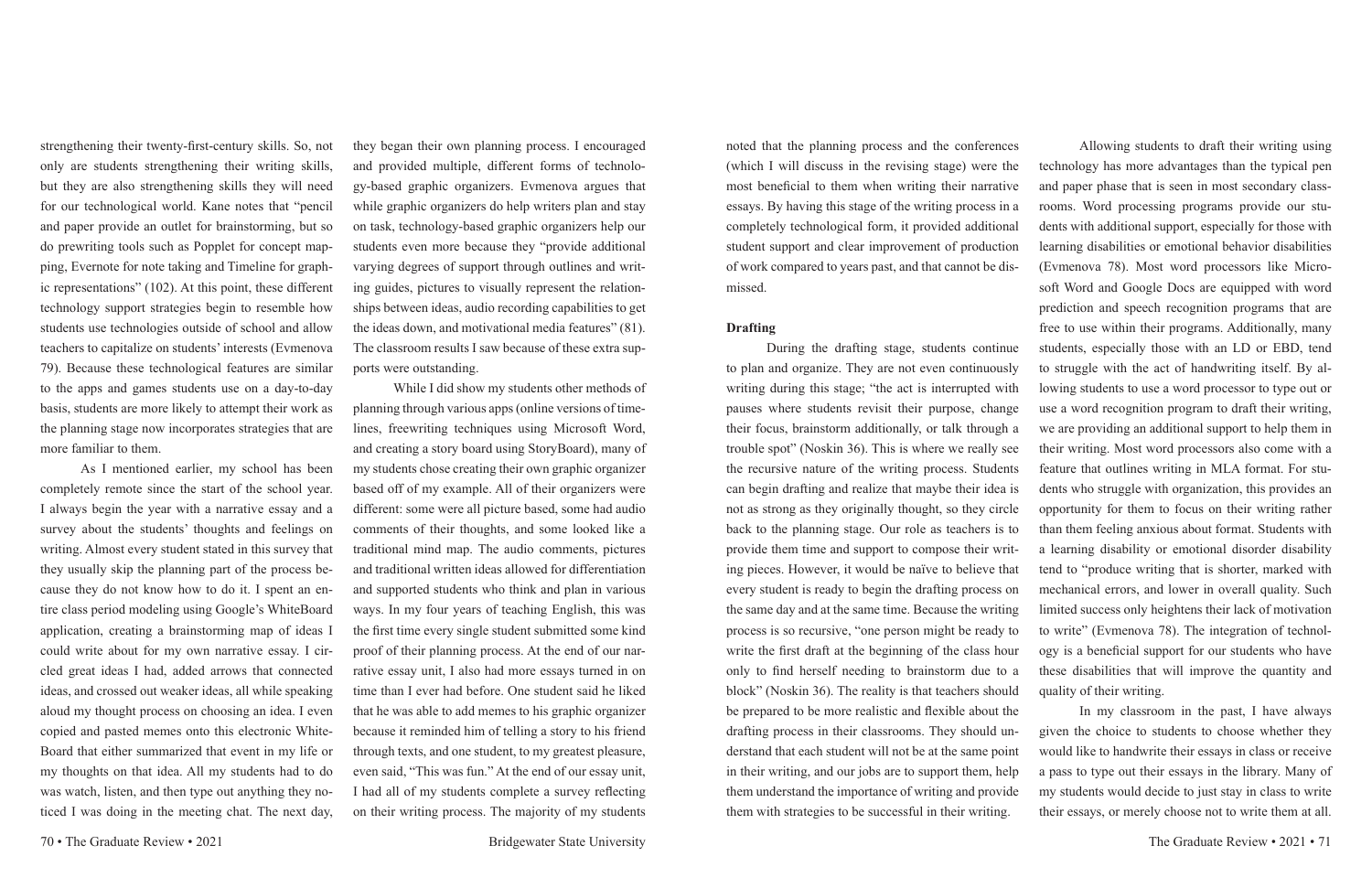Based off of the results from my students' drafts this year, I feel as if I have done my previous kids a disservice. As a Title I district, my school received grants to make sure every student had a laptop to use for remote learning this school year. My students this year had no choice but to use word processors for their essays. While, as a whole, the quality of their writing did not have much change from years past, the quantity improved. I received submissions of much longer drafts than I ever have. With my students on Individualized Educations Plans (IEPs), the quality of their writing improved compared to students on IEPs in the past. I showed these students how to use the text-to-speech features and many of them used that option to compose their drafts. In comparison to years past, I saw a significant decrease in unfinished thoughts and fragmented sentences, and I saw an increase in cohesive narrative stories. I do acknowledge that students are completely different year to year, but there was such a significant change in comparison that I could not help but start to wonder that maybe a reliance on technology in the classroom is a good thing.

Implementing the drafting stage took patience and time in my classroom. This stage took almost three weeks in class, as we had mini-lessons about thesis statements, organization of a narrative essay and elements of a narrative (showing not telling, plot, adding conversations, lessons learned, etc.). During those mini-lessons, I had students constantly refer back to their graphic organizers. We would look at mentor texts (the majority were past *New York Times* narrative essay contest winners) and then identify and discuss the element of a narrative at which we were looking. My students then would look at a part of their graphic organizers they created and would practice using the narrative element we looked at in class. From there, they began organizing their drafts. Students would transcribe their audio comments, create paragraphs from the meme or picture representations they had and expand on written comments from their organizers, all while incorporating the different mini-lessons we had used. I will admit, the survey comments from students were not positive, but they were positive to me. The majority of my students did not like this stage, but the most frequent comment on the survey for why they felt this way was "I've never written so much before" or "I did too much writing". I did not give my students a word count at this point, and I did not tell them to match the length of the mentor texts we were reading; all I told them to do was to use their graphic organizers, use our mini-lessons, and begin writing. While they personally may have not liked this stage, the use of the word processor and their technological graphic organizers significantly increased the amount of writing students accomplished in their drafts.

#### **Revising**

During the revision stage, students should "determine what needs to be added, deleted, or rearranged" (Noskin 37). Our job as teachers is to help our students remove themselves from their own work and look at it from an outsider's perspective. Many students tend to submit their "rough drafts" as their final publication and skip this stage entirely. The reasons for this can range from not knowing exactly what to do or how to do revision to not enough emphasis being placed on the fact that writing is a process and not a final product. Thorough revision in the classroom can

be done through student models, teacher conferences and collaboration. During this stage, it is important for teachers to use a student essay model and "model the analytical steps in the process of revision" (Noskin 37). Students may not know what or how to revise their own papers, ronment and will help writers "respond more effectivecan this be accommodated for an online setting?

and most of the time, checklists do not help them. Seeing someone go through this process will allow them the opportunity to think and apply how they would go through this process themselves. Teacher conferences are another recommended strategy for revision in the classroom. Teachers meeting with students and allowing them to talk about their own writing allows students to "discover connections, examples, and incidents that can strengthen their writing" (Tchudi 118). Professor Stephen Tchudi recommends that teachers spend a typical 50-minute class period conducting "roving conferences" (moving from desk to desk) meeting with 12-15 students (118). This allows teachers to narrow the discussion to exactly with which the student needs help. Finally, the third major pedagogical approach to revision is peer collaboration. Educator Linda Friedrich states that peer collaboration has "been tested through experimental and quasi-experimental research for both elementary and secondary learners," and that collaboration "can have a positive impact on writing quality" (36). This positive impact on writing happens when teachers create an environment where "students are constantly encouraged to try hard, believe that the skills and strategies they are learning will permit them to write well, and attribute success to effort and the tactics they are learning" (Friedrich 37). Establishing group norms and creating multiple opportunities for ly to their peers' writing" (Friedrich 43). While these strategies have been proven effective by researchers and teachers themselves, all of them are activities that typically take place in the physical classroom. How There are numerous tools that can be used to support the revision process in a remote classroom and actually improve this stage. Evmenova notes that for independent proof reading and revising, talking word processors and text-to-speech programs are beneficial to students because this technology "reads aloud what is typed, letter by letter, word by word, and sentence by sentence" which allows students to "hear the mistakes they have made and therefore improve their ability to edit independently" (83). Allowing students to start revising independently will help with the fact that students will be at different points in the process. Some of the most common talking word processors are WriteOutLoud, TextHelp, Read and Write, and Natural Reader. However, many learning management systems (LMS) like OneNote and Canvas come with these programs built in already. Many LMSs have programs built into their systems that provide an option for comments and drawing tools that will help improve the modeling process of revision. By modeling this way, it saves teachers time instead of writing it out, it allows for more legible handwriting, the process can be recorded for students to refer back to, and each student can save a copy of the revised model. Without technology, many students would not have access to this information. LMSs and video conferencing programs also provide easy and accessible ways for teacher con-

collaborative work will help foster this kind of enviferences and peer collaboration. Teachers can set up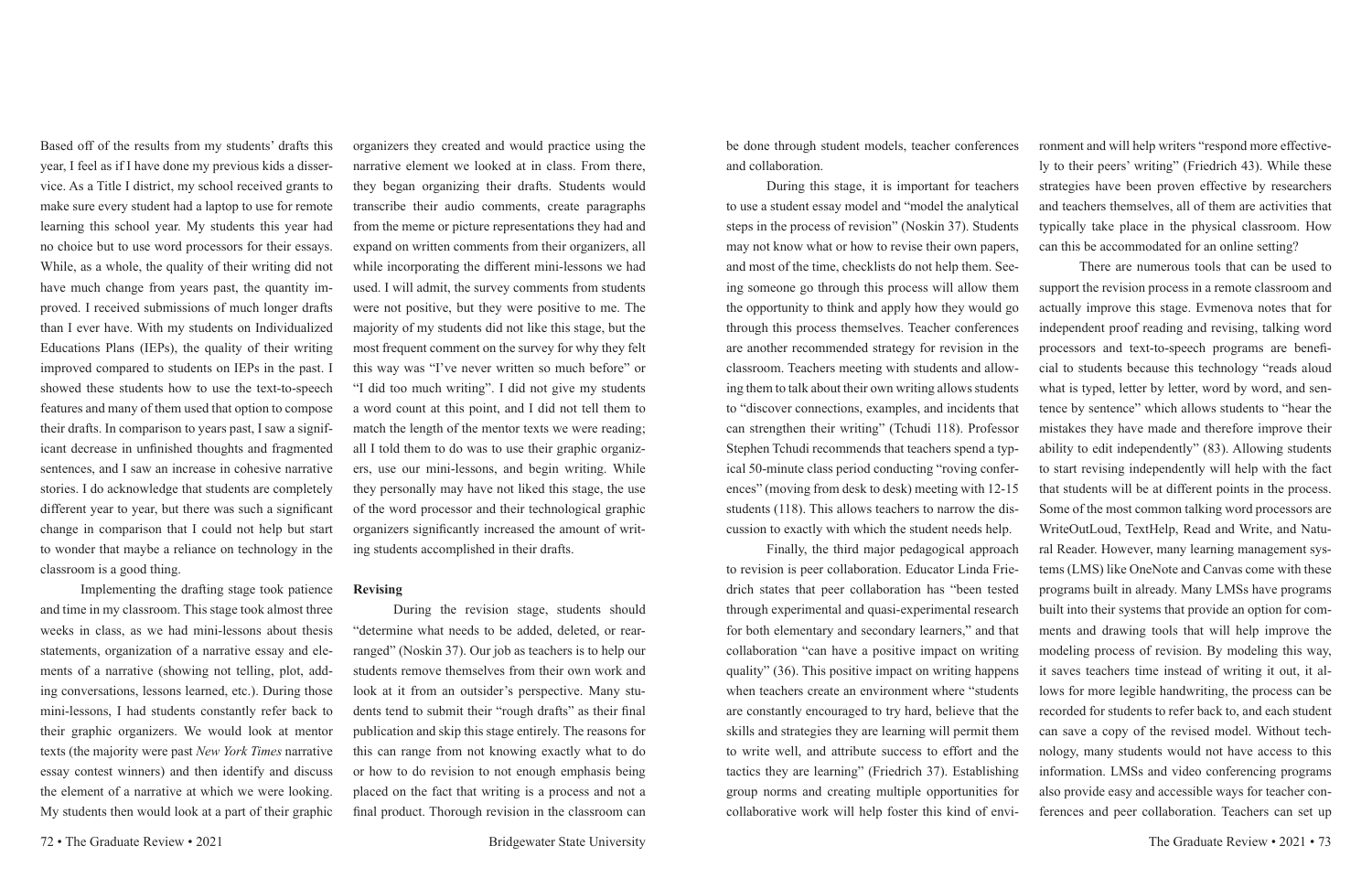easily timed meetings with students, and the majority of LMSs and video conferencing programs come with a "breakout group" option that will immediately place students in either random or pre-assigned groups to work. This saves more time than the usual "shuffling" around that happens in a typical classroom.

When my students started to reach this phase of the writing process, I was excited. Each part of the writing process in the technological setting surprised me with how much student work improved, so I could not wait to see what we could do in this stage with the tools we had. As a class, we started with me modeling the revision process on a student's paper. Any students who would like to have their paper used as an example used the raise hand feature in our video conferencing system. I chose 5 students and modeled the revision process on different parts of their essays, by sharing my screen and using the highlighting and comment feature in Microsoft Word. I also recorded that session so students who were absent had access to see that modeling take place, which they would not have been able to do if they were absent in the typical classroom. A few of my students who were not absent told me that they went back and watched the revising video. One student wanted to see how I "fixed" a classmate's hook in the introduction, one wanted to see again how I did quotation marks, and one said she "spaced out" when I was talking about revising the conclusion paragraph. Having the video for students to refer back to, regardless of whether they were absent or needed a second look, saved me class time from having to go over specifics again and allowed students to take the initiative to find the answer for themselves.

For my teacher conferences, I had students

"book" a 20-minute conference time during our class period through Microsoft Bookings. This allowed me to meet with students who needed my immediate help and allowed for students who needed more time to keep writing before I visited them. These were some of the most successful conferences I have ever had. There were none of the typical distractions that happen in a usual classroom, and students came prepared to these conferences by having specific questions ready for me about their papers. I let them do most of the talking, and I provided support and feedback. In the survey I gave my students at the end of our writing process, the conferences were claimed to be a beneficial part of the process along with the brainstorming. Some of the comments from the survey were: "I liked that it was just me and Ms. L, and she was just focused on me." "I was stuck on what to add but you helped me think of more ideas." "I liked that we could meet with you when we were ready to." And "You made me feel better about my writing." Between these comments and the revisions that took place between our conferences and final drafts, I believe the virtual conferences benefited my students more than a one-on-one session in the physical classroom would have.

The one thing I did not do, that I regret not doing, is peer collaboration. Microsoft Teams, the LMS we use, has a breakout group feature that allows students to work in groups in an online meeting. It was there and available, but my own anxiety got in the way of taking advantage of it. During the writing process reflection, I asked students if they missed peer collaboration and why. Every student said no, and their reasoning is that they were too nervous to have someone other than me read about their personal lives (we

### **Publishing**

For the writing process to really work, there needs to be an emphasis that writing is a circular and recursive process. A "final draft" is never perfect and could benefit from revisiting the different phases of the writing process. However, in the English classroom, we still need to collect a product due to grades and meeting standards. Typically, teachers are the only audience for our students' final products, and, once graded, the paper gets handed back to the student. However, with publishing work and expanding students' audiences.

were completing narrative essays), or that they did not trust their classmates to provide constructive feedback. Tchudi offers advice to pair students together rather than in groups to combat that anxiety they face. The next essay we complete in class, I plan on taking his advice and making sure that we create norms for groups as well as scaffold collaboration activities leading up to this moment. I regret not integrating peer collaboration, as research has proven that it does improve students' quality of writing, especially since I had all of these technological tools that would have made this process so much easier for my students. a website for teenagers to have discussions regarding things about which they are passionate. There are so many more websites that offer similar audiences, and the possibilities are endless for our students to see the importance of writing besides just submitting a final product to their English teacher.

technology, there comes numerous opportunities for Sharing their work outside of the classroom forces students to consider questions beyond the typical audience (Kane 103). They have to consider their word choice, if they're getting their point across, and how it will be received. Students can submit their work to National Council of Teachers of English (NCTE) Achievement Awards in Writing contest; to *Polyphony Lit*, which is an international literary magazine for high school writers; and to *Youth Voice Live*, which is The writing process has proved itself through years of composition theory and educational pedagogy that it is an effective approach for teaching writing in the classroom. However, by implementing technology in each stage of the writing process, the writing process as a whole will improve. Technology provides resources for our classes that improve student engagement, improve 21st-century skills students will need outside of the classroom, provide peer collaboration opportunities and provide opportunities for a wider range of publication and audience. For our students who are on IEPs or other accommodation plans, the writing pro-

For my own classroom, I encouraged my students to submit their final products to the *New York Times* Narrative Essay Writing Contest. Students who were first grumbling about writing an essay were suddenly excited. They had purpose and an audience besides just me. During our conferences, I had students asking, "How can I make this better to win that contest," and they *listened* to my advice. In years past, students would merely ask how they could pass. I even had students ask if we could enter a contest for every essay we write. The opportunities that technology provides for students to see the purpose and importance of writing, as well as getting them excited about writing, cannot be forgotten or dismissed.

#### **Conclusion**